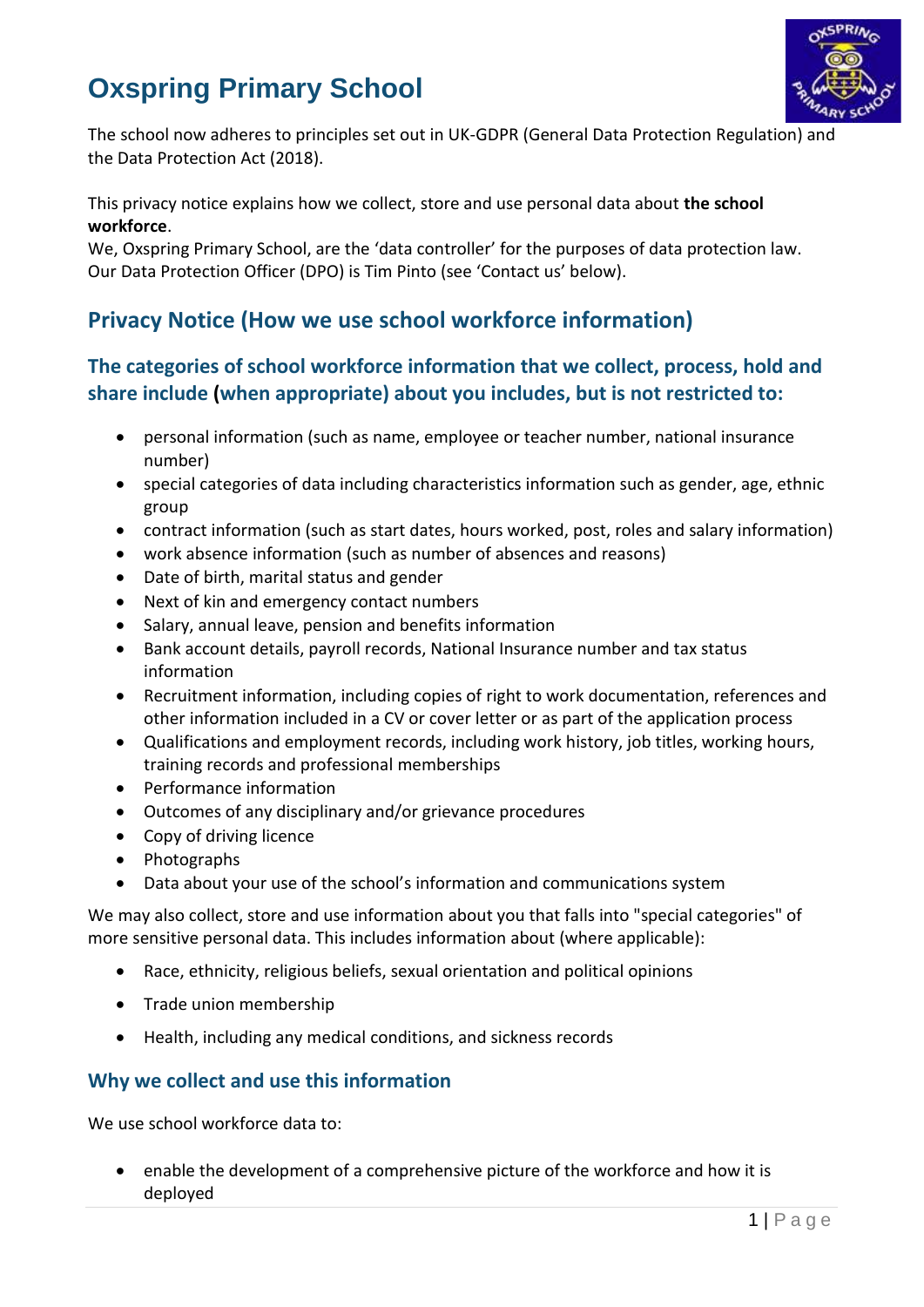- inform the development of recruitment and retention policies
- enable individuals to be paid
- Facilitate safe recruitment, as part of our safeguarding obligations towards pupils
- Support effective performance management
- Allow better financial modelling and planning
- Enable ethnicity and disability monitoring
- Improve the management of workforce data across the sector
- Support the work of the School Teachers' Review Body

## **The lawful basis on which we process this information**

We only collect and use personal information about you when the law allows us to. Most commonly, we use it where we need to:

- Fulfil a contract we have entered into with you
- Comply with a legal obligation
- Carry out a task in the public interest

Less commonly, we may also use personal information about you where:

You have given us consent to use it in a certain way

We need to protect your vital interests (or someone else's interests)

Where you have provided us with consent to use your data, you may withdraw this consent at any time. We will make this clear when requesting your consent, and explain how you go about withdrawing consent if you wish to do so.

Some of the reasons listed above for collecting and using personal information about you overlap, and there may be several grounds which justify the school's use of your data.

# **Collecting this information**

Whilst the majority of information you provide to us is mandatory, some of it is provided to us on a voluntary basis. In order to comply with data protection legislation, we will inform you whether you are required to provide certain school workforce information to us or if you have a choice in this.

## **Storing this information**

We create and maintain an employment file for each staff member. The information contained in this file is kept secure and is only used for purposes directly relevant to your employment.

Once your employment with us has ended, we will retain this file and delete the information in it in accordance with our record retention schedule

# **Who we share this information with**

We do not share information about you with any third party without your consent unless the law and our policies allow us to do so.

Where it is legally required, or necessary (and it complies with data protection law) we may share personal information about you with:

• our Local Authority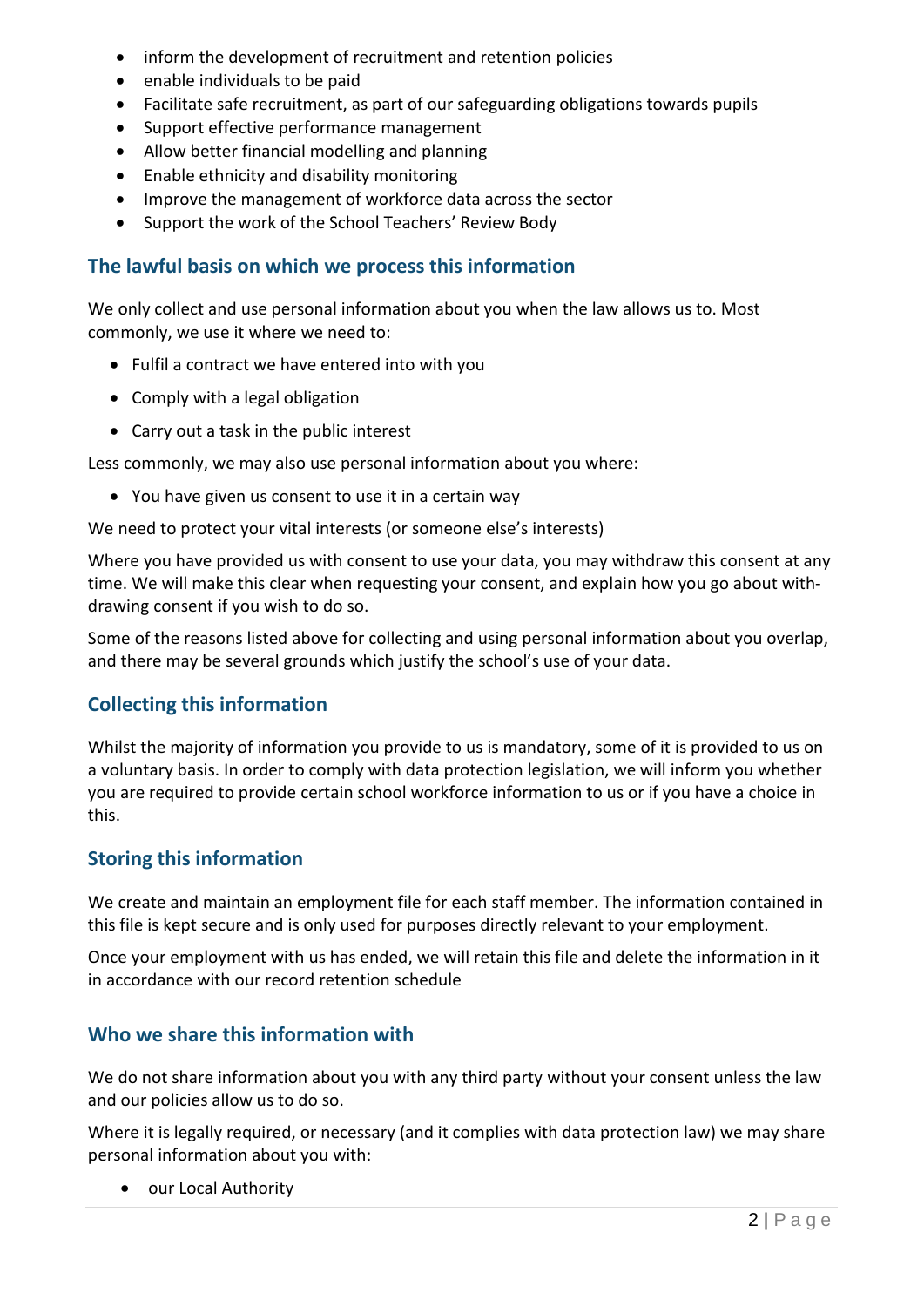- the Department for Education (DfE)
- Educators and examining bodies
- Our regulator- Ofsted.
- $\bullet$  Suppliers and service providers to enable them to provide the service we have contracted them for, such as payroll
- Central and local government
- Our auditors
- Trade unions and associations
- Security organisations
- Police forces, courts, tribunals
- Absence insurance companies to obtain quotes and cover for sickness

### **Why we share school workforce information**

We do not share information about workforce members with anyone without consent unless the law and our policies allow us to do so.

#### **Local Authority**

We are required to share information about our workforce members with our local authority (LA) under section 5 of the Education (Supply of Information about the School Workforce) (England) Regulations 2007 and amendments.

#### **Department for Education (DfE)**

We share personal data with the Department for Education (DfE) on a statutory basis. This data sharing underpins workforce policy monitoring, evaluation, and links to school funding / expenditure and the assessment educational attainment.

We are required to share information about our school employees with our local authority (LA) and the Department for Education (DfE) under section 5 of the Education (Supply of Information about the School Workforce) (England) Regulations 2007 and amendments.

#### **Data collection requirements**

The DfE collects and processes personal data relating to those employed by schools (including Multi Academy Trusts) and local authorities that work in state funded schools (including all maintained schools, all academies and free schools and all special schools including Pupil Referral Units and Alternative Provision). All state funded schools are required to make a census submission because it is a statutory return under sections 113 and 114 of the Education Act 2005

To find out more about the data collection requirements placed on us by the Department for Education including the data that we share with them, go to [https://www.gov.uk/education/data](https://www.gov.uk/education/data-collection-and-censuses-for-schools)[collection-and-censuses-for-schools.](https://www.gov.uk/education/data-collection-and-censuses-for-schools)

The department may share information about school employees with third parties who promote the education or well-being of children or the effective deployment of school staff in England by:

- conducting research or analysis
- producing statistics
- providing information, advice or guidance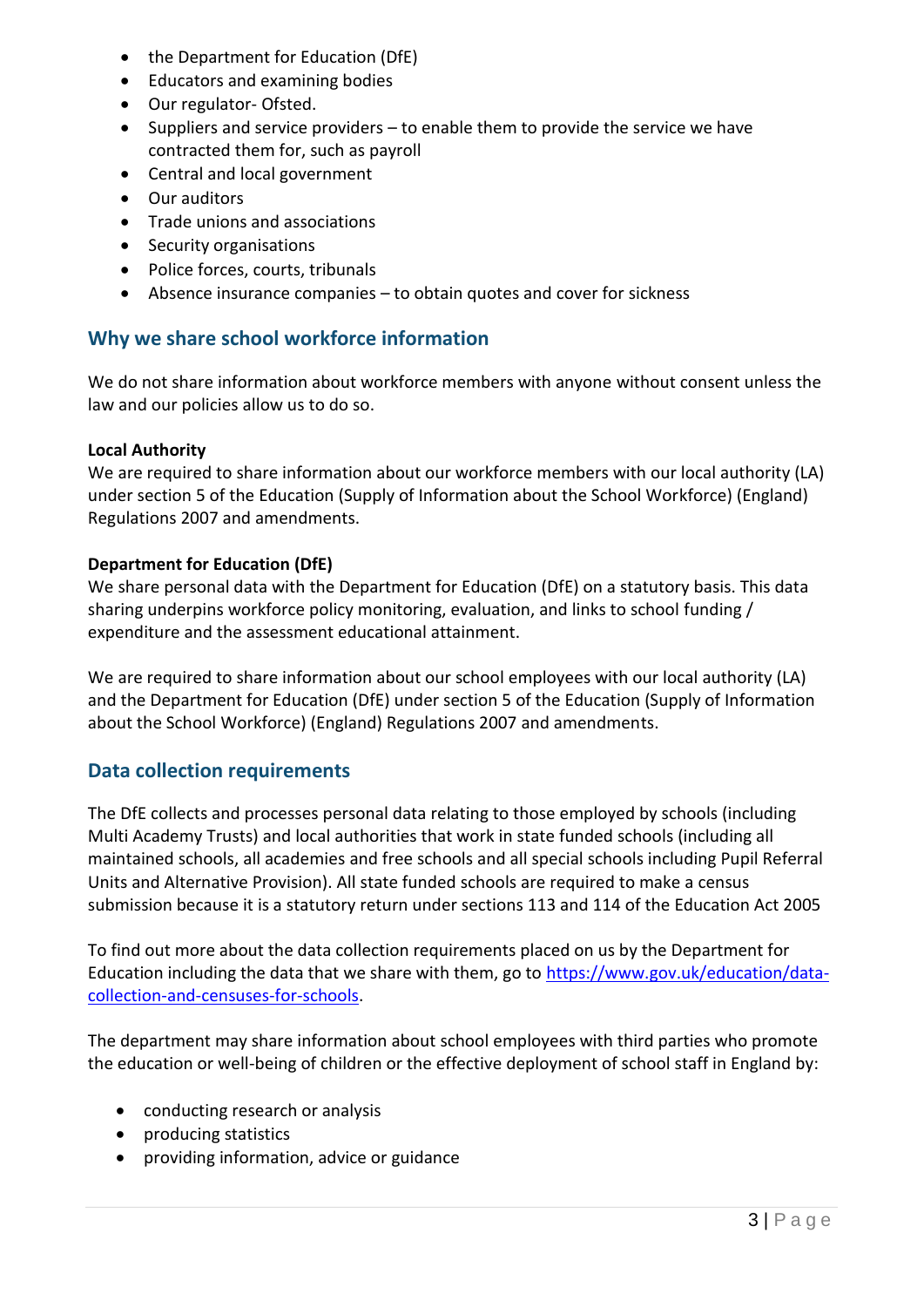The department has robust processes in place to ensure that the confidentiality of personal data is maintained and there are stringent controls in place regarding access to it and its use. Decisions on whether DfE releases personal data to third parties are subject to a strict approval process and based on a detailed assessment of:

- who is requesting the data
- the purpose for which it is required
- the level and sensitivity of data requested; and
- the arrangements in place to securely store and handle the data

To be granted access to school workforce information, organisations must comply with its strict terms and conditions covering the confidentiality and handling of the data, security arrangements and retention and use of the data.

For more information about the department's data sharing process, please visit: <https://www.gov.uk/data-protection-how-we-collect-and-share-research-data>

To contact the department:<https://www.gov.uk/contact-dfe>

#### **Requesting access to your personal data**

Under data protection legislation, you have the right to request access to information about you that we hold. To make a request for your personal information, contact:

*Mrs Sharon Irwin Headteacher s.irwin@oxspringprimary.co.uk Tel: 01226 763020*

or the Data Protection Officer , Tim Pinto

You also have the right to:

- object to processing of personal data that is likely to cause, or is causing, damage or distress
- prevent processing for the purpose of direct marketing
- object to decisions being taken by automated means
- in certain circumstances, have inaccurate personal data rectified, blocked, erased or destroyed; and
- claim compensation for damages caused by a breach of the Data Protection regulations

If you have a concern about the way we are collecting or using your personal data, we ask that you raise your concern with us in the first instance. Alternatively, you can contact the Information Commissioner's Office at <https://ico.org.uk/concerns/>

#### **Further information**

If you would like to discuss anything in this privacy notice, please contact: Mrs Sharon Irwin Headteacher